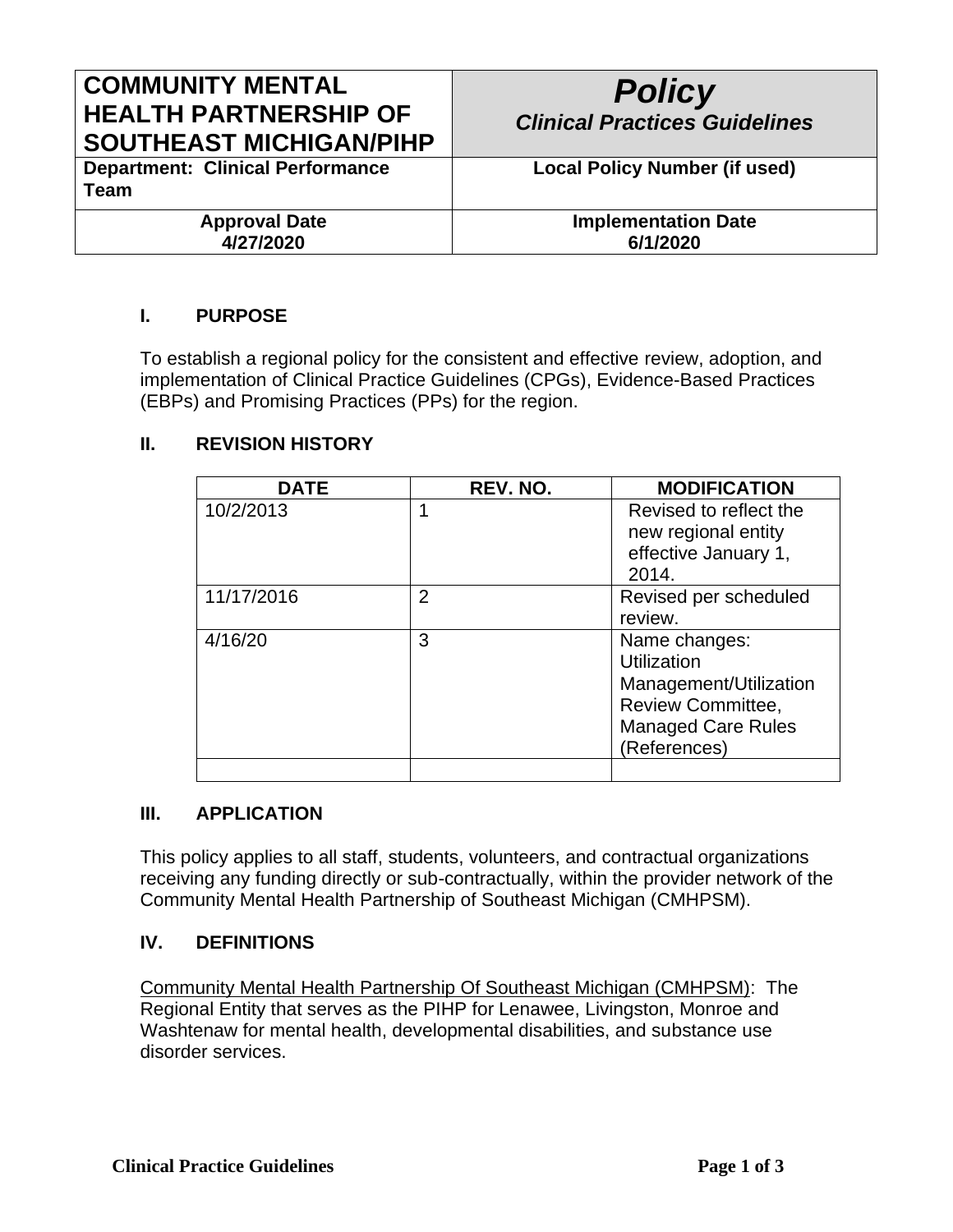Community Mental Health Services Program (CMHSP): A program operated under chapter 2 of the Mental Health Code as a county community mental health agency, a community mental health authority, or a community mental health organization.

Clinical Practice Guidelines (CPG): Systematically developed standardized specifications for care to assist provider and consumer decisions about appropriate health care for specific clinical circumstances. Practice guidelines are typically developed through a formal process and are based on authoritative sources, including clinical literature and expert consensus.

Evidence Based Practices (EBP): A prevention or treatment practice, regimen, or service that is grounded in consistent scientific evidence showing that it improves consumer outcomes in both scientifically controlled and routine care settings. The practice is sufficiently documented through research to permit the assessment of fidelity. This means elements of the practice are standardized, replicable, and effective within a given setting and for particular populations. As a result, the degree of successful implementation of the service can be measured by the use of a fidelity tool that operationally defines the essential elements of the practice.

Fidelity: The degree of exactness with which something is copied or replicated

Promising Practices (PP): A prevention or treatment practice, regimen or service that is supported by a moderate level of evidence for effectiveness. They may be based on quasi-experimental design of weak to moderate vigor. These practices rely on evidence derived from a literature review (i.e., expert opinion).

### **V. Policy**

The Regional Clinical Performance Team (CPT) will be responsible for evaluating, and recommending Clinical Practice Guidelines (CPG's), Evidence Based (EBP's) and Promising (PP's) Practices and developing implementation and monitoring plans upon adoption of CPG's, EBP's or PP's. Any staff member of an affiliate CMHSP or contracted provider may present a CPG, EBP, or PP to the CPT for analysis and consideration.

### **VI. Standards**

Recommended Guidelines and Practices should be:

- Based upon a review of valid and reliable clinical evidence. If they are not evidence-based, the recommended guidelines/practices should represent the consensus of health care professionals. CPT will ensure the review and feedback includes representation from all appropriate health care disciplines.
- Based upon and responsive to the needs of the consumers served by the Community Mental Health Partnership of Southeast Michigan.
- Consistent with the values, mission, and vision of the Community Mental Health Partnership of Southeast Michigan.